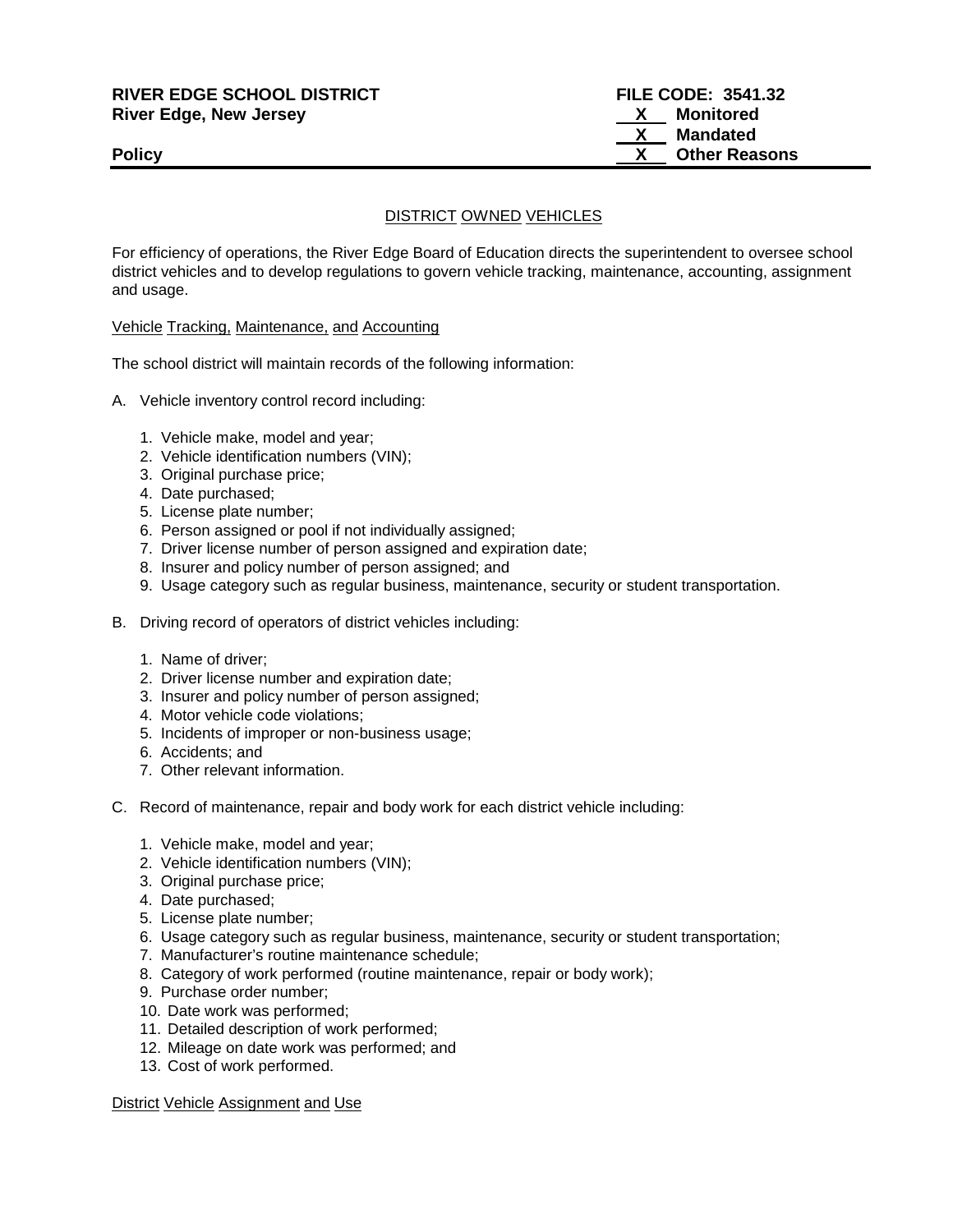#### DISTRICT OWNED VEHICLES (continued)

- A. District vehicles will be assigned in accordance with OMB Circular 08-16-ADM or any superseding circulars;
- B. The board upon the recommendation of the superintendent may authorize, by an affirmative vote of the board's full membership, the lease, lease-purchase or purchase and assignment of district vehicles for the conduct of official district business. The vehicles may be assigned either to individuals or to units within the district for pool use according to the following classifications:
	- 1. Vehicles may be assigned permanently and individually to the superintendent, school business administrator, head of facilities services, head of security services or other supervisory employees who, based on their job duties, may be called upon on a 24 hour, seven-day a week basis. No individual assignment shall be made for the primary purpose of commuting; and
	- 2. A unit may be permanently assigned one or more district pool vehicles only if employees of the unit will collectively use the vehicle or each vehicle for more than an average of 750 miles per month on official district business. Pool vehicles shall not be used for the purpose of commuting and shall remain at a district facility when not in official use.
- C. Board members or employees may be temporarily assigned a district vehicle for travel events;
- D. The superintendent shall ensure that an employee, such as the school business administrator, insurance or risk management staff member, head of facilities or other appropriate employee is assigned the functions of district vehicle coordinator;
- E. Vehicle use logs shall be maintained for all individual and pool assignments in order to accurately record all usage of each vehicle, including the driver, mileage, and starting and destination points;
- F. All complaints of a potential misuse shall be investigated and appropriate disciplinary action taken;
- G. All changes to vehicle assignment, whether pool or individual, shall require prior written approval of the superintendent and the authorization of an affirmative majority vote of the full board;
- H. No luxury vehicle, one which exceeds the greater of \$30,000 or any current dollar limit established in IRS law or regulation, shall be purchased, lease-purchased or leased by the district. If a vehicle is assigned to the superintendent, it may be a full size or intermediate, four-door sedan of the non-luxury class. All other vehicles shall be compact sedans, unless special passenger, cargo, equipment, or use requirements make the standard vehicle unsuitable for documented district needs;
- I. The district vehicles shall be used primarily for business purposes, however, incidental and reasonable personal use is permitted;
- J. All damage to district vehicles, regardless of cause, shall be reported within 24 hours to the vehicle coordinator and the employee assigned to file insurance claims;
- K. No physical alterations shall be made to a vehicle without prior board approval;
- L. Drivers of district vehicles shall possess a valid driver's license to operate a vehicle in New Jersey;
- M. When a vehicle is due for routine maintenance in accordance with the manufacturer's schedule, the driver of an individually assigned vehicle or, in the case of a pool vehicle, the vehicle coordinator shall be responsible for ensuring that the vehicle receives the scheduled service;
- N. A driver assigned a district vehicle shall be responsible for the security of the vehicle and its contents;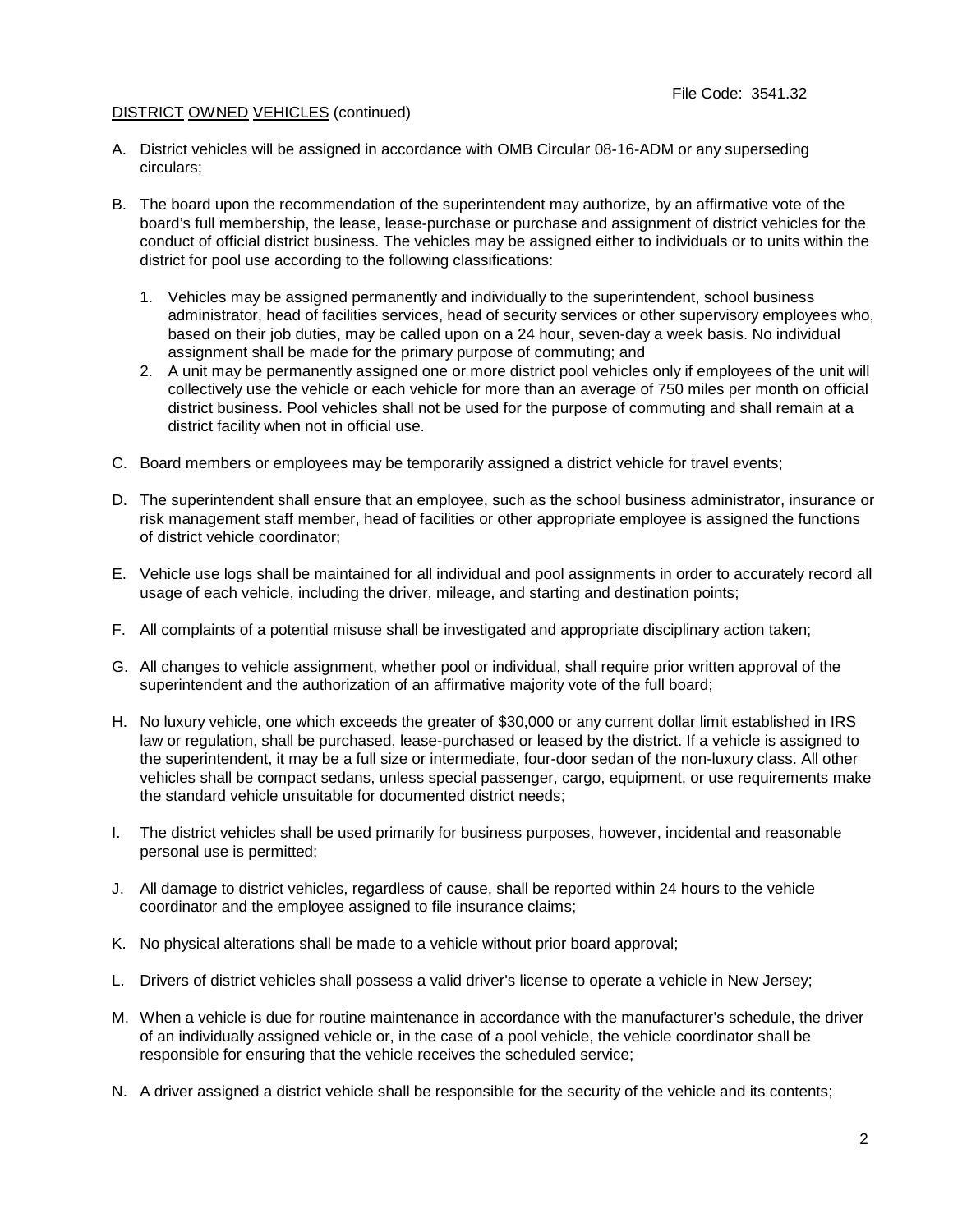#### DISTRICT OWNED VEHICLES (continued)

- O. Drivers shall be personally responsible for all fines accrued as a result of traffic violations related to operation of district vehicles;
- P. The driver, or the driver's supervisor, if the driver is incapacitated, of a district vehicle involved in an accident resulting in damage to the district vehicle or other vehicle shall file, within 24 hours of the accident, a detailed written report with the vehicle coordinator and the district staff member responsible for making insurance claims;
- Q. Police shall be immediately notified of an accident by the driver or vehicle coordinator, if the driver is incapacitated. A copy of the police report shall be submitted to the vehicle coordinator and the district staff member responsible for making insurance claims as soon as possible;
- R. If a district vehicle is misused in any of the following ways, the driver's driving privileges for district vehicles shall be suspended or revoked, and additional disciplinary action shall be taken as appropriate:
	- 1. Frequent violation of traffic laws;
	- 2. Flagrant violation of the traffic laws;
	- 3. Operation of a vehicle which the police or insurance company determined was the cause of an accident;
	- 4. Use of a vehicle for unauthorized use whether personal use, business use, or commuting;
	- 5. Violation of these rules or district policy governing the assignment, use, operation, repair, and/or maintenance of vehicles. This includes the failure to submit a vehicle for routine maintenance as called for in the manufacturer's routine maintenance schedule;
	- 6. Operation of a vehicle while impaired to any degree, or under the influence of alcohol or narcotics as defined by State statutes;
	- 7. Use of a district vehicle by an unauthorized individual while assigned to an employee;
	- 8. Use of a district vehicle to transport any person or child, other than in the course of their assigned duties and responsibilities; and
	- 9. Use of radar detectors in district vehicles.
- S. The board shall apply progressive, uniform, and mandatory disciplinary actions to violations of these requirements.

| Adopted:             | January 14, 2009 |
|----------------------|------------------|
| NJSBA Review/Update: | August 2017      |
| Readopted:           | January 3, 2018  |

#### Key Words

Safety, Bus Safety, Transportation Safety, Student Transportation, Student Transportation

| Legal References: N.J.S.A. 18A:20-34 | Use of schoolhouse and grounds for various purposes                            |
|--------------------------------------|--------------------------------------------------------------------------------|
| N.J.S.A. 18A:39-22                   | School buses; use by senior citizens, handicapped, and children                |
|                                      | and adults in certain municipal programs                                       |
|                                      | N.J.S.A. 18A:39-22.1 Use of school buses owned, leased or contracted by school |
|                                      | district for transportation of certain handicapped adults                      |
| N.J.A.C. 6A:27-7.2                   | Capacity                                                                       |
| N.J.A.C. 6A:27-7.8                   | Use of school buses other than to and from school and school                   |
|                                      | related activities                                                             |
| N.J.A.C. 6A:23A-6.11                 | Vehicle tracking, maintenance and accounting                                   |
|                                      | N.J.A.C. 6A:23A-6.12 District vehicle assignment and use                       |

#### **Possible**